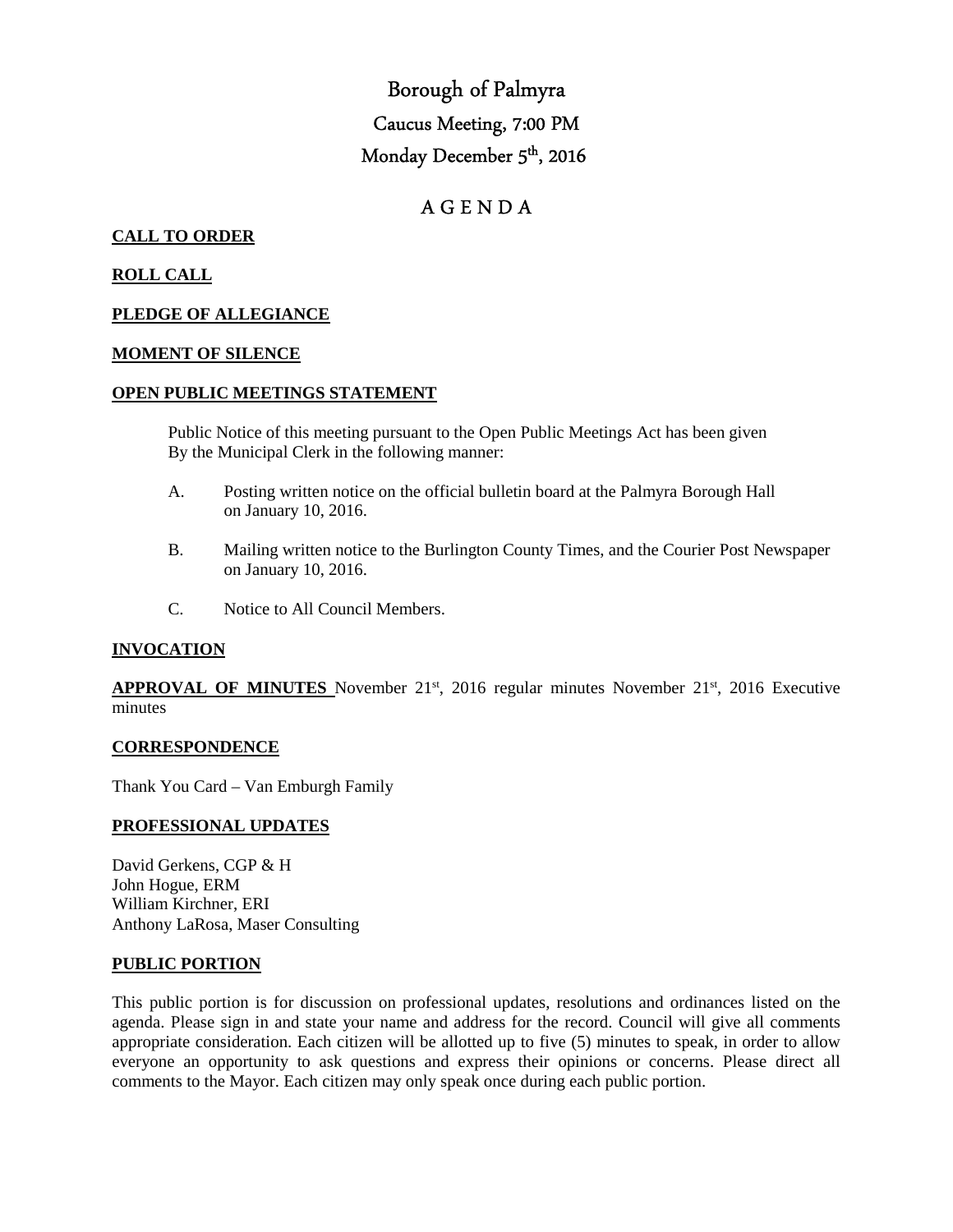# **ORDINANCES ON SECOND READING** (Public hearing)

**Ordinance 2016-10,** An Ordinance Of The Borough Of Palmyra, County Of Burlington, State Of New Jersey Amending Chapter 90 Section 90-10 Vehicles and Traffic of The Code of The Borough Of Palmyra Providing For Directional Change In Traffic Flow on W 4<sup>th</sup> Street Between Race Street and Delaware Avenue

**Ordinance 2016-19,** An Ordinance of the Borough of Palmyra Regulating Towing and Towing **Operators** 

**RESOLUTIONS Consent Agenda-** Resolution 2016-262 thru Resolution 2016-2 will be enacted as a single motion, if any resolution needs additional discussion it will be removed from the consent agenda and voted on separately.

- **A. Resolution 2016-262** Resolution Approving Participation With The Municipal Park Development Grant Program
- **B. Resolution 2016-263,** Resolution Authorizing The Cancellation of the Reserve For Revaluation
- **C. Resolution 2016-264,** Resolution of the Borough Of Palmyra Authorizing the Cancelling of Certain Reserve Balances
- **D. Resolution 2016-265,** Resolution Awarding A Contract to Maser Consulting for the Design Documents and Construction Management for the Grove Park Improvements Project (Band Shell Area) in the Amount not to exceed \$34,000.00.
- **E. Resolution 2016-266,** Resolution Authorizing the Chief of Police to Execute a Release and Refunding Agreement Pursuant to the \$20,000.00 Bequeathed to the Palmyra Police Department under The Terms of The Last Will of James R Mitchell.
- **F. Resolution 2016-267,** Resolution Awarding A Contract to County Conservation Company for the Receiving of Leaves for the Period of October  $1<sup>st</sup>$ , 2016 thru December 31<sup>st</sup>, 2016 in an Amount Not To Exceed \$17,500.00
- **G. Resolution 2016-268,** Resolution Supporting the Drive Sober or Get Pulled Over 2016 Year End Holiday Crackdown

# **COMMUNITY SPOTLIGHT**

Santa Claus is coming to Town!

# **DISCUSSION ITEMS**

Reorganization Meeting All-way stop report for Park Avenue and W. Charles Street AST Fuel Storage and Distribution Project Holiday schedule & December 19th Regular Council Meeting Council Vacancy

# **ADMINISTRATOR'S REPORT**

Handicapped parking on Garfield Avenue Industrial areas road improvements RFP's due December 9<sup>th</sup>, 2016 Totally disabled veteran tax refund policy Tri-Borough CERT NAI/DEP Meeting December 13<sup>th</sup>, 2016 Riverfront meeting Proposed agreement with retired police officers Court Room TV Monitors Burlington County Energy Aggregation Program Update